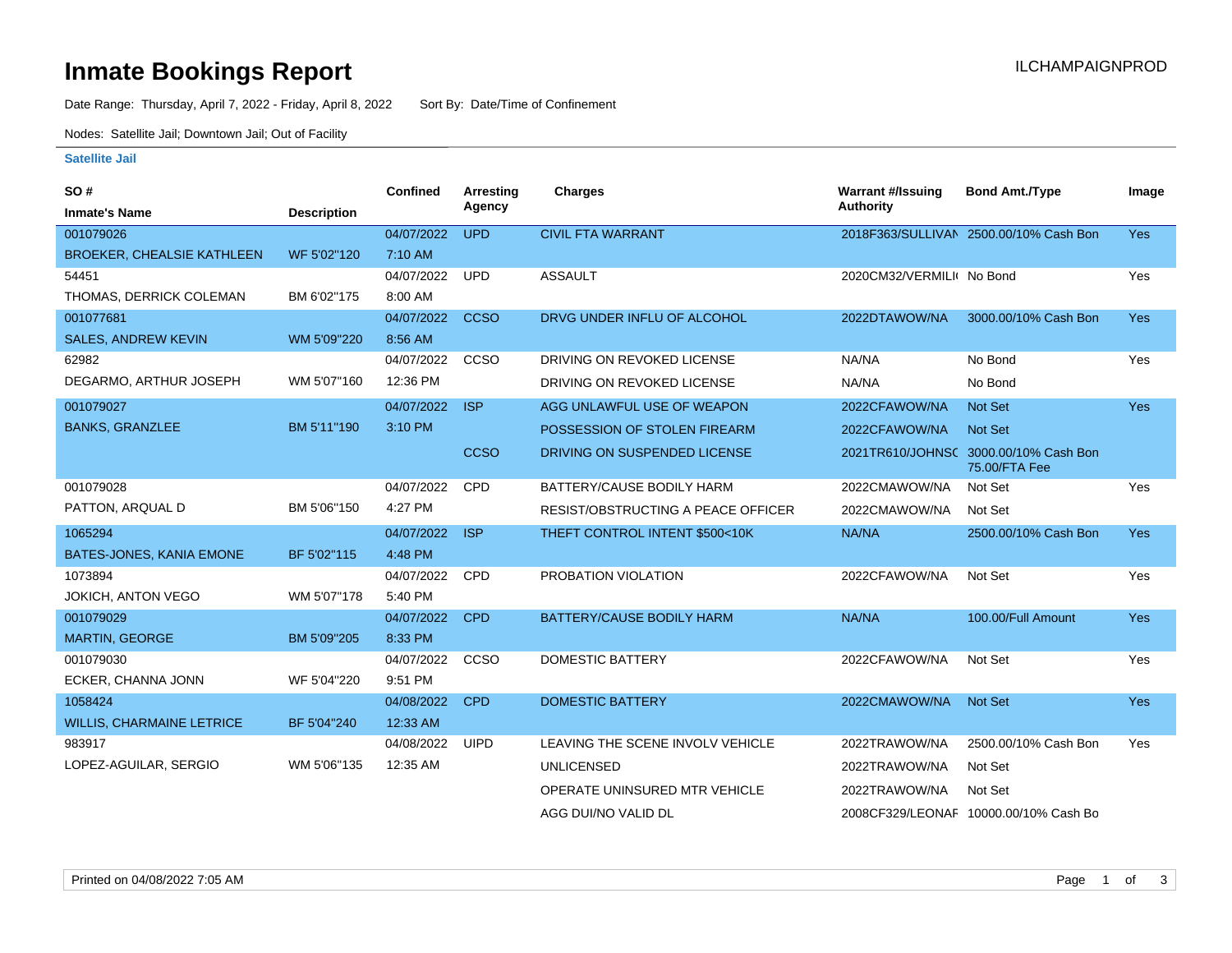# **Inmate Bookings Report Installation Control Control Control Control Control Control Control Control Control Control Control Control Control Control Control Control Control Control Control Control Control Control Control**

Date Range: Thursday, April 7, 2022 - Friday, April 8, 2022 Sort By: Date/Time of Confinement

Nodes: Satellite Jail; Downtown Jail; Out of Facility

#### **Satellite Jail**

| SO#                            |                    | Confined   | Arresting   | <b>Charges</b>                     | Warrant #/Issuing | <b>Bond Amt./Type</b>                             | Image      |
|--------------------------------|--------------------|------------|-------------|------------------------------------|-------------------|---------------------------------------------------|------------|
| <b>Inmate's Name</b>           | <b>Description</b> |            | Agency      |                                    | Authority         |                                                   |            |
| 001079031                      |                    | 04/08/2022 | UPD.        | CAUSE CHILD TO BE ENDANGERED       | 21CM363/NA        | 1500.00/10% Cash Bon                              | <b>Yes</b> |
| HINDMON, SHAKEEYA RENA         | BF 5'09"142        | $1:38$ AM  |             |                                    |                   | 75.00/FTA Fee                                     |            |
| 65642                          |                    | 04/08/2022 | <b>UIPD</b> | RET THEFT/DISP MERCH/>\$300        |                   | 21CF1556/ROSENB <sub>1</sub> 10000.00/10% Cash Bo | No         |
| <b>KRAUS, SIMSON</b>           | WM 5'11"190        | $2:02$ AM  |             |                                    |                   |                                                   |            |
| 40920                          |                    | 04/08/2022 | CPD         | DRVG UNDER INFLU OF ALCOHOL        | 2022DTAWOW/NA     | 3000.00/10% Cash Bon                              | <b>No</b>  |
| <b>MAHAR, JENNIFER SUZANNE</b> | WF 5'11"170        | $3:21$ AM  |             | <b>UNLICENSED</b>                  | 2022TRAWOW/NA     | Not Set                                           |            |
|                                |                    |            |             | <b>IMPROPER TRAFFIC LANE USAGE</b> | 2022TRAWOW/NA     | Not Set                                           |            |
| 001079032                      |                    | 04/08/2022 | <b>UPD</b>  | DOMESTIC BATTERY                   | NA/NA             | Not Set                                           | No         |
| CHAMPION, QUANTEJIA DANAYE     | BF 5'03"130        | 6:52 AM    |             |                                    |                   |                                                   |            |

**Total Satellite . 16**